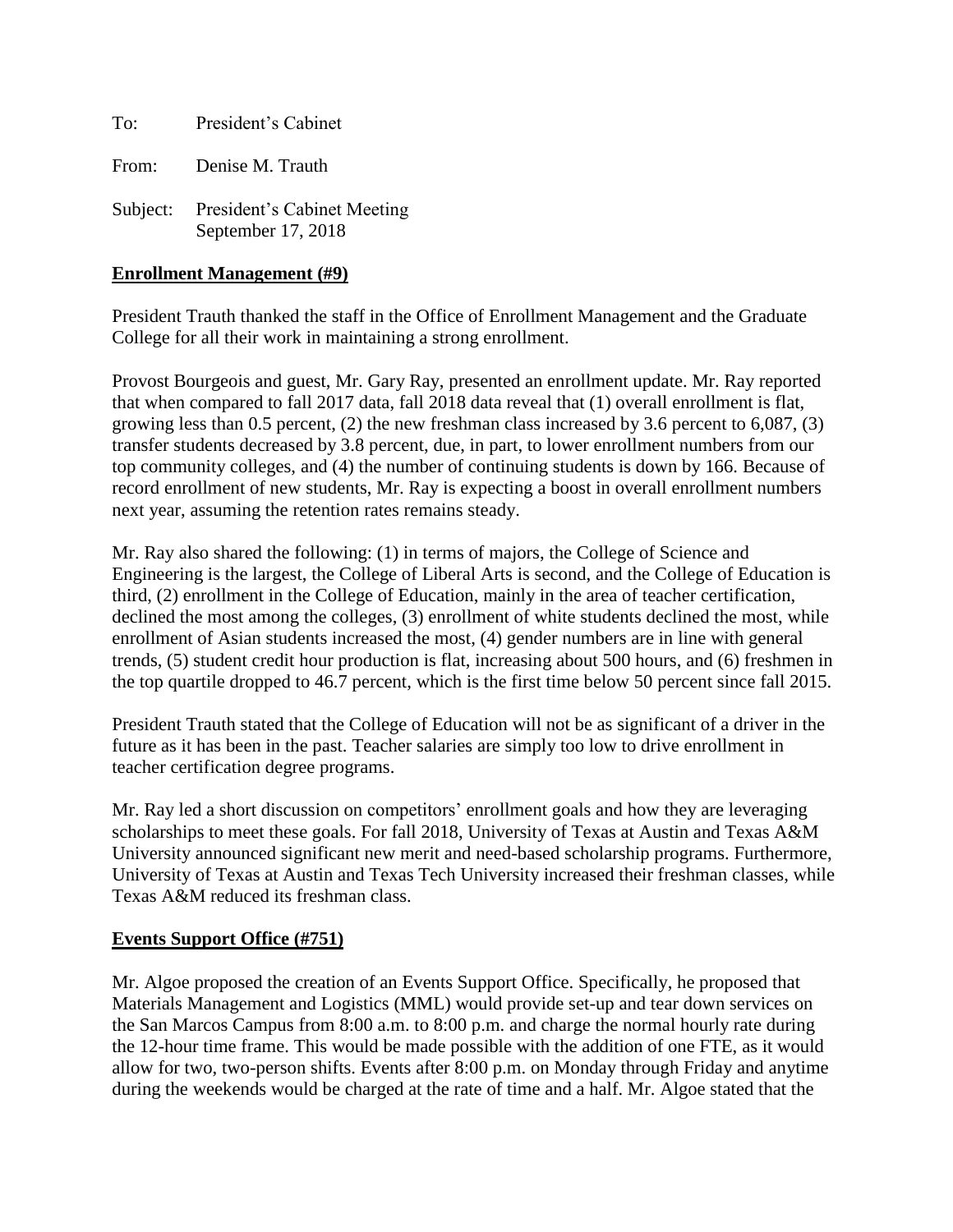Dr. Teis stated that Athletics paid \$36,000 in overtime during the past year for event coverage in Athletic venues and was typically not reimbursed by the organization renting the venue for this expense. Mr. Algoe stated that MML is funded 100 percent through chargebacks. Dr. Trauth requested that Mr. Algoe and Dr. Teis get together to discuss and come back to Cabinet with a big picture plan.

## **RTA: 11/12/18 Continue discussion on Events Support Office.**

### **President's Update (#556)**

President Trauth discussed literature on the First Amendment and stated that Vice Chancellor Fernando Gomez in the Texas State University System (TSUS) Office is currently drafting a TSUS position and policy statement on First Amendment protections for the TSUS component institutions.

President Trauth shared that she received a call from General Mike Murray at the Army Futures Command Headquarters in Austin, and that she and Dr. Bourgeois will be meeting with General Murray on September 17. 2018.

### **Significant Issues (#01)**

Provost Bourgeois announced that research expenditures for fiscal year 2018 should be made available by October 15, 2018. The expenditures are expected to be higher than fiscal year 2017 given Advanced Law Enforcement Rapid Response Training Center's and the Texas School Safety Center's research expenditures for fiscal year 2018.

Dr. Weigum discussed her presidential fellow project. Dr. Weigum is in the process of setting up meetings to talk about makerspaces around campus. In the next couple of weeks, she expects to have a summary of what activities are happening in these spaces and what strategies can be implemented to tie them together.

Mr. Algoe stated that breaking ground in the near future on construction of the newest STAR Park building looks promising.

Mr. Algoe asked Cabinet members if the travel of a high-profile person visiting the university can be upgraded. President Trauth stated that while the university will not reimburse travel upgrades for internal staff, the decision to upgrade the travel of high-profile visitors to the university should be handled on a case-by case basis.

Mr. Algoe announced that out of our annual budget, we spend about \$40 million on financial aid. Cabinet members discussed the possibility of allocating more money to financial aid.